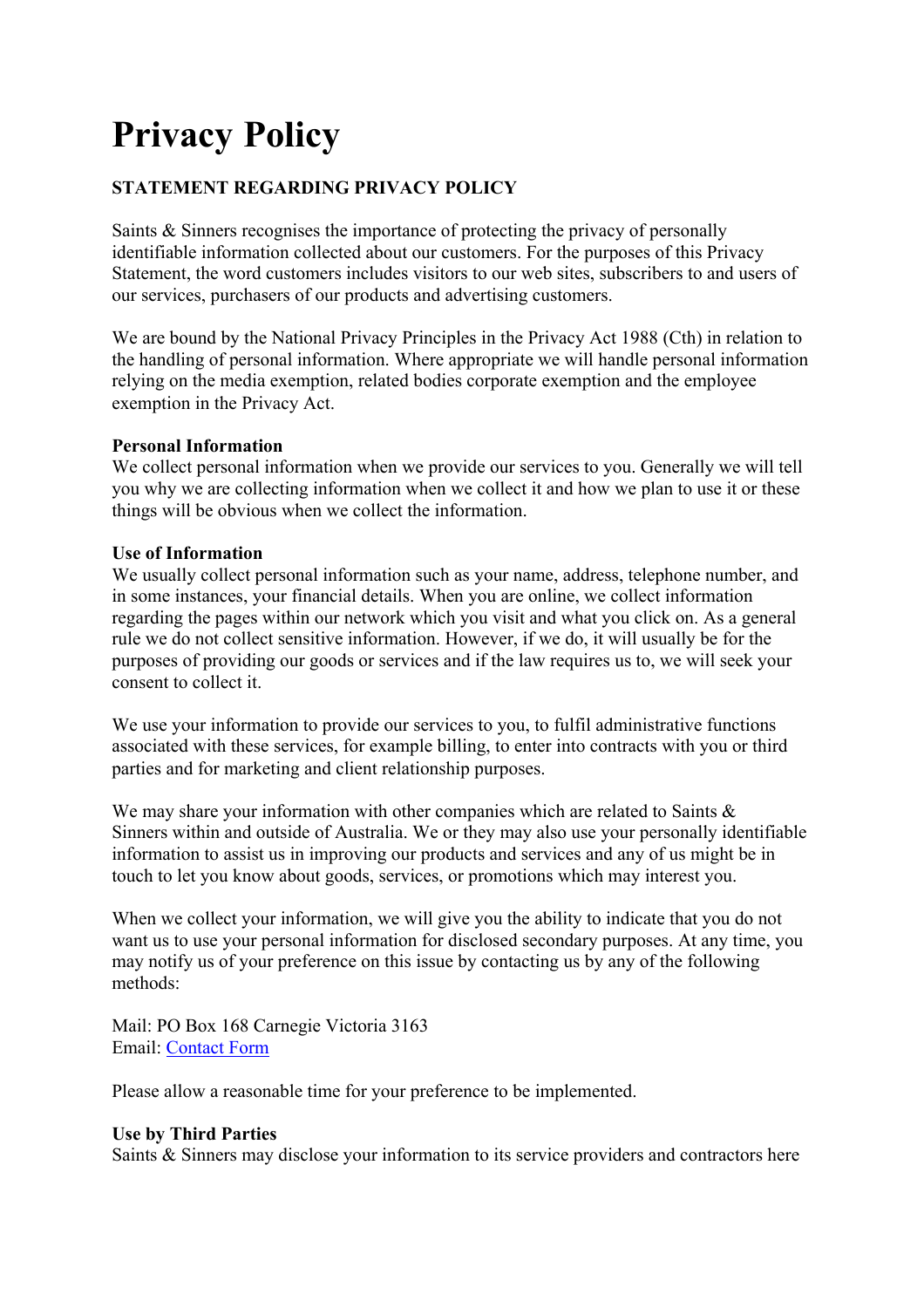or overseas to help us to provide and market our goods and services to you. If we do this we generally require these parties to protect your information in the same way we do.

#### **Use of Aggregate Data**

We may collect certain non-personal information to optimise our goods and services including our Web pages for your computer (e.g., the identity of your Internet browser, the type of operating system you use, your IP address and the domain name of your Internet service provider). We may use such non-personal information for internal purposes, including but not limited to improving the content of our sites.

Saints & Sinners may use personally identifiable information in aggregate form to improve our goods and services including our Web sites and make them more responsive to the needs of our customers. This statistical compilation and analysis of information may also be used by Saints & Sinners or provided to others as a summary report for marketing, advertising or research purposes.

#### **Access to Personal Information**

You have a right to access most personal information we hold about you and if we deny access in some circumstances we will tell you why.

To request access, please contact our privacy office as set out at the end of this document.

#### **Public Information**

Any information posted on bulletin boards and/or communicated in chat areas becomes public information. While Saints & Sinners strives to protect and respect your privacy, we cannot guarantee the security of any information you disclose in a chat room or bulletin board.

# **Cookies**

Cookies are data that a Web site transfers to an individual's hard drive for record-keeping purposes. Cookies can facilitate a user's ongoing access to and use of a site. They allow us to track usage patterns and to compile data that can help us improve our content and target advertising. If you do not want information collected through the use of Cookies, there is a simple procedure in most browsers that allows you to deny or accept the Cookie feature. But you should note that Cookies may be necessary to provide you with features such as merchandise transactions or registered services.

#### **What else you should know about privacy on the internet**

Remember to close your browser when you have finished your user session. This is to ensure that others cannot access your personal information and correspondence if you share a computer with someone else or are using a computer in a public place like a library or Internet café. You as an individual are responsible for the security of and access to your own computer.

Whenever you voluntarily disclose personal information over the Internet that this information can be collected and used by others. In short, if you post personal information in publicly accessible online forums, you may receive unsolicited messages from other parties in return. Ultimately, you are solely responsible for maintaining the secrecy of your username and passwords and any account information. Please be careful and responsible whenever you are using the internet.